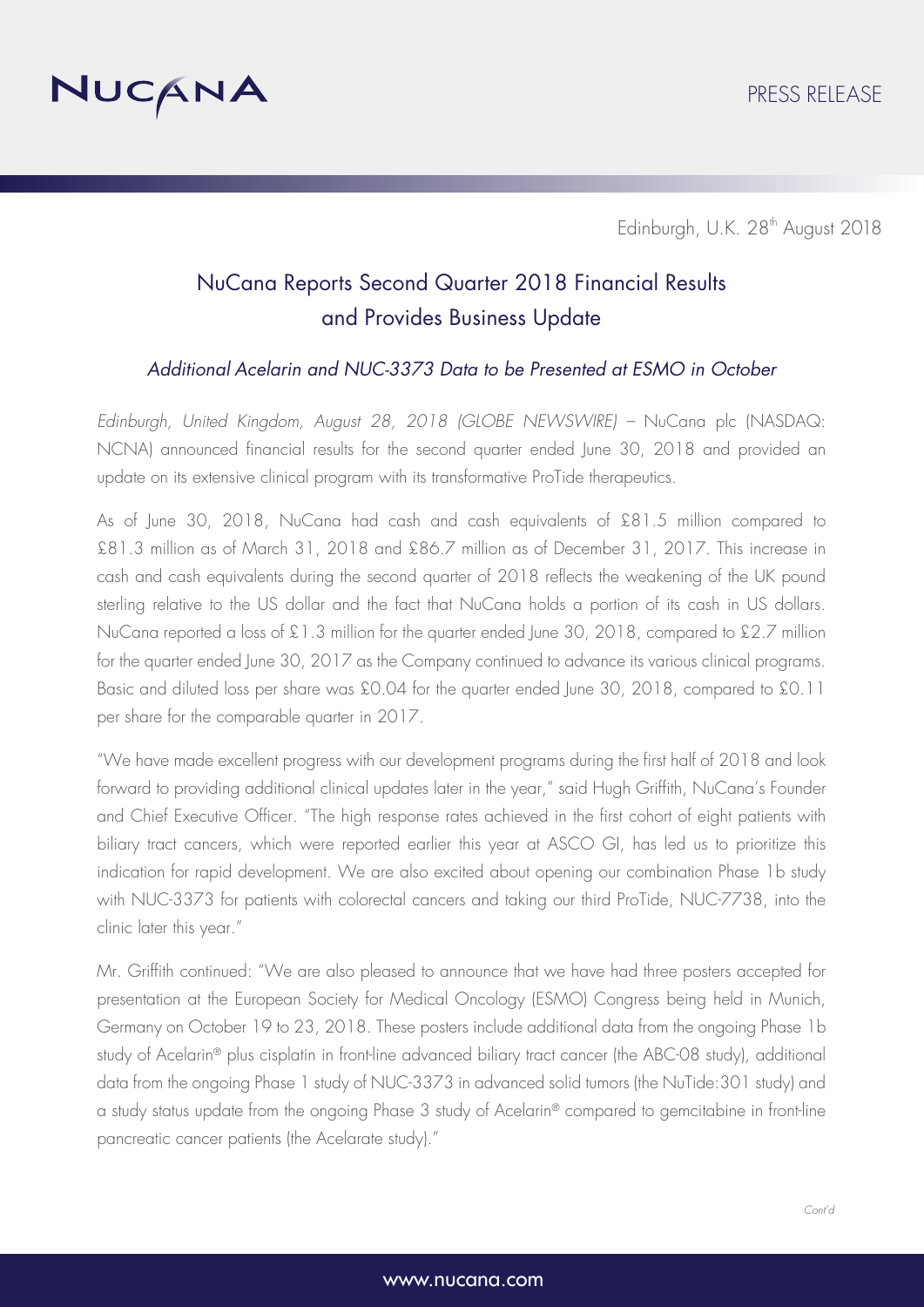

#### *Anticipated Second Half 2018 Milestones*

- Acelarin® is NuCana's ProTide transformation of gemcitabine. Over the remainder of 2018, NuCana anticipates a number of data read-outs and milestones including:
	- o Reporting additional Phase 1b data of Acelarin combined with cisplatin as a first-line treatment for patients with advanced biliary tract cancer at ESMO on October 21, 2018 (the ABC-08 study). This will include additional data on the eight patients reported at ASCO-GI in January 2018, data from the six patients in the 725mg/m2 dose cohort, and interim data from the additional six patients in an expansion cohort at the selected 625mg/m2 dose.
	- o Initiating a Phase 3 study of Acelarin combined with cisplatin as a first-line treatment for patients with advanced biliary tract cancer.
	- o Continuing to enroll and follow-up with patients in the Phase 2 platinum-resistant ovarian study (the PRO-105 study).
	- o Reporting current study status of the ongoing Phase 3 study of Acelarin compared to gemcitabine as a first-line treatment of patients with metastatic pancreatic cancer at ESMO on October 21, 2018 (the Acelarate study).
- NUC-3373 is NuCana's second ProTide in clinical development, a transformation of 5-fluorouracil (5-FU). In 2018, NuCana expects to:
	- o Report additional Phase 1 data in advanced solid tumors at ESMO on October 22, 2018 (the NuTide:301 study).
	- o Initiate a Phase 1b study in patients with advanced colorectal cancer in combination with other approved agents with which 5-FU is typically combined, including leucovorin, oxaliplatin and irinotecan (the NuTide:302 study).
- NUC-7738 is NuCana's ProTide transformation of cordycepin, a novel nucleoside analog that has shown potent anti-cancer activity in preclinical studies across a range of different human cancer cell lines. NuCana expects to initiate a First-In-Human Phase 1 clinical study of NUC-7738 in patients with solid tumors later in 2018 (the NuTide:701 study).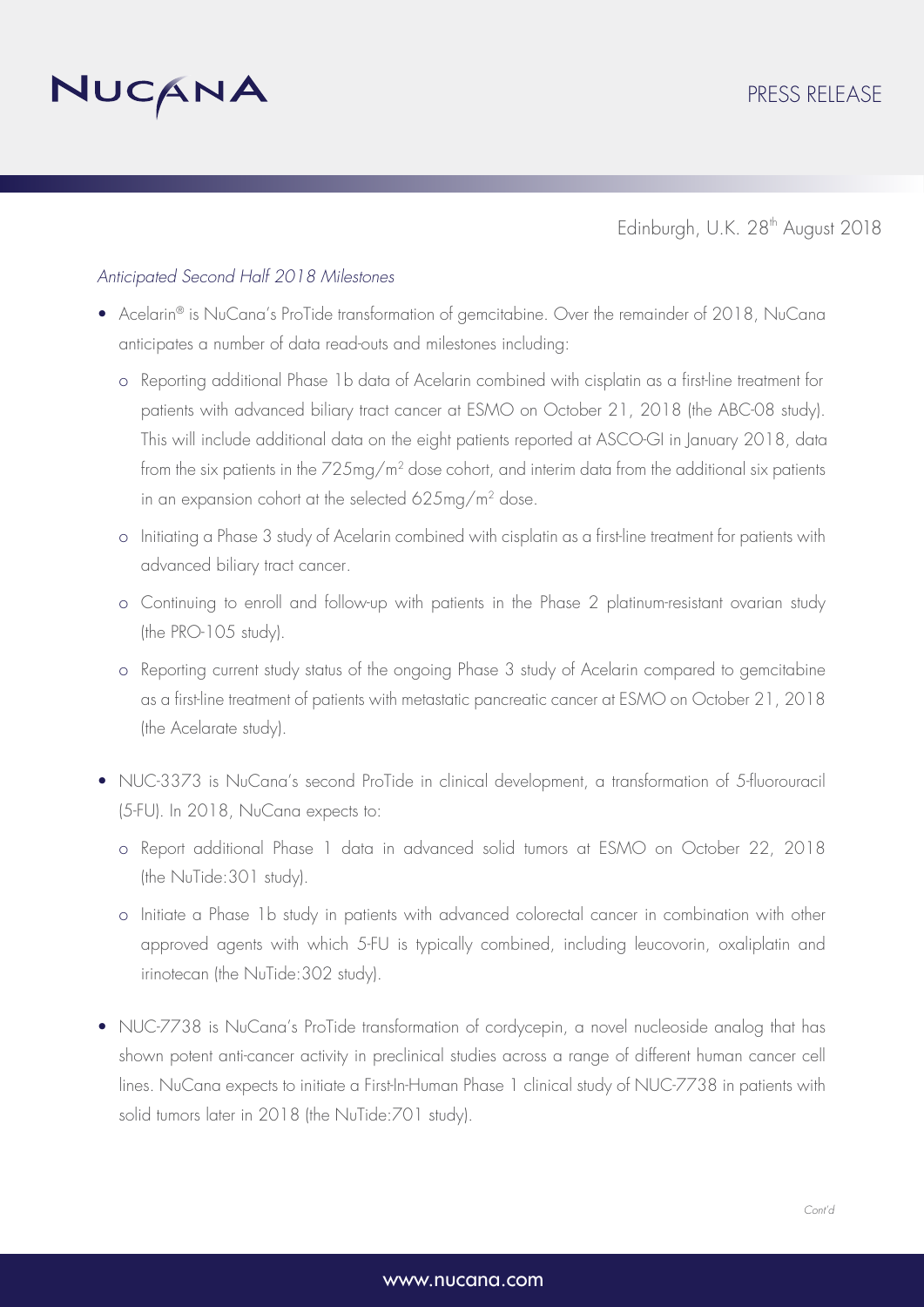

#### *About NuCana plc*

*NuCana® is a clinical-stage biopharmaceutical company focused on significantly improving treatment outcomes for cancer patients by applying our ProTide™ technology to transform some of the most widely prescribed chemotherapy agents, nucleoside analogs, into more effective and safer medicines.While these conventional agents remain part of the standard of care for the treatment of many solid tumors, their efficacy is limited by cancer cell resistance mechanisms and they are often poorly tolerated. Utilizing our proprietary*  technology, we are developing new medicines, ProTides, designed to overcome key cancer resistance *mechanisms and generate much higher concentrations of anti-cancer metabolites in cancer cells.* 

*Our most advanced ProTide candidates, Acelarin® and NUC-3373, are new chemical entities derived from the nucleoside analogs gemcitabine and 5-fluorouracil, respectively, two widely used chemotherapy agents. Acelarin is currently being evaluated in three clinical studies, including a Phase 1b study for patients*  with biliary tract cancer, a Phase 2 study for patients with ovarian cancer and a Phase 3 study for patients with pancreatic cancer. NUC-3373 is currently in a Phase 1 study for the potential treatment of a wide *range of advanced solid tumors.*

*For more information, please visit: www.nucana.com.*

#### *Forward-Looking Statements*

*This press release may contain "forward*‐*looking" statements within the meaning of the Private Securities Litigation Reform Act of 1995 that are based on the beliefs and assumptions and on information currently available to management of NuCana plc (the "Company"). All statements other than statements of historical*  fact contained in this press release are forward-looking statements, including statements concerning our results *of operations for the second quarter of 2018; our planned and ongoing clinical studies for the Company's product candidates, including Acelarin, NUC-3373 and NUC-7738; the initiation, enrollment, timing, progress, release of data from and results of those planned and ongoing clinical studies; and the utility of prior preclinical and clinical data in determining future clinical results. In some cases, you can identify forward-looking statements by terminology such as "may," "will," "should," "expects," "plans," "anticipates," "believes," "estimates," "predicts," "potential" or "continue" or the negative of these terms or other comparable*  terminology. Forward-looking statements involve known and unknown risks, uncertainties and other factors that *may cause the Company's actual results, performance or achievements to be materially different from any future results, performance or achievements expressed or implied by the forward-looking statements.*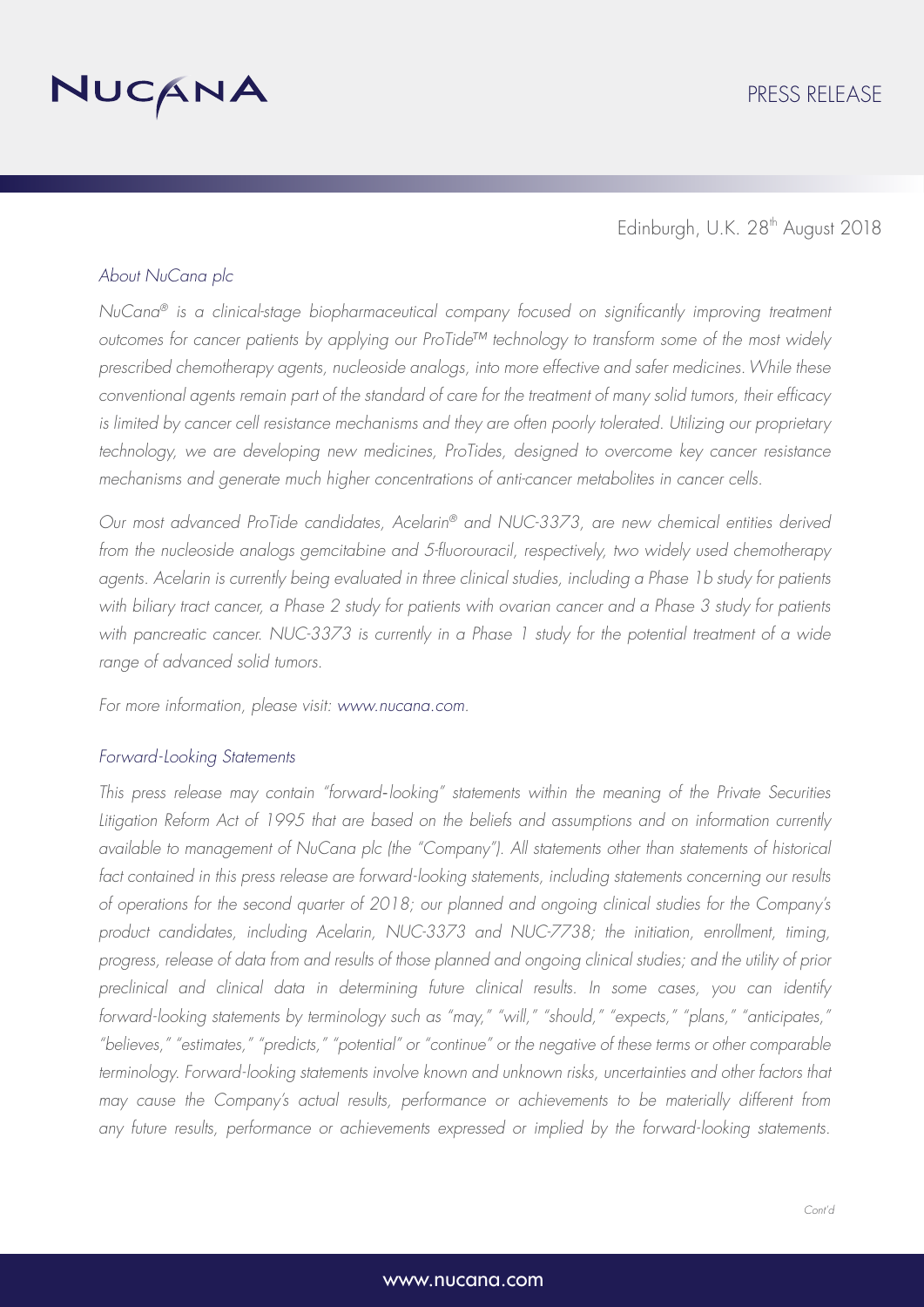

*These risks and uncertainties include, but are not limited to, the risks and uncertainties set forth in the "Risk*  Factors" section of our Annual Report on Form 20-F for the year ended December 31, 2017 filed with the *Securities and Exchange Commission ("SEC") on March 22, 2018, and subsequent reports that we file with the SEC. Forward-looking statements represent the Company's beliefs and assumptions only as of the date of this press release. Although the Company believes that the expectations reflected in the forward-looking statements are reasonable, it cannot guarantee future results, levels of activity, performance or achievements. Except as required by law, the Company assumes no obligation to publicly update any forward*‐*looking statements for any reason after the date of this press release to conform any of the forward-looking statements to actual results or to changes in its expectations.*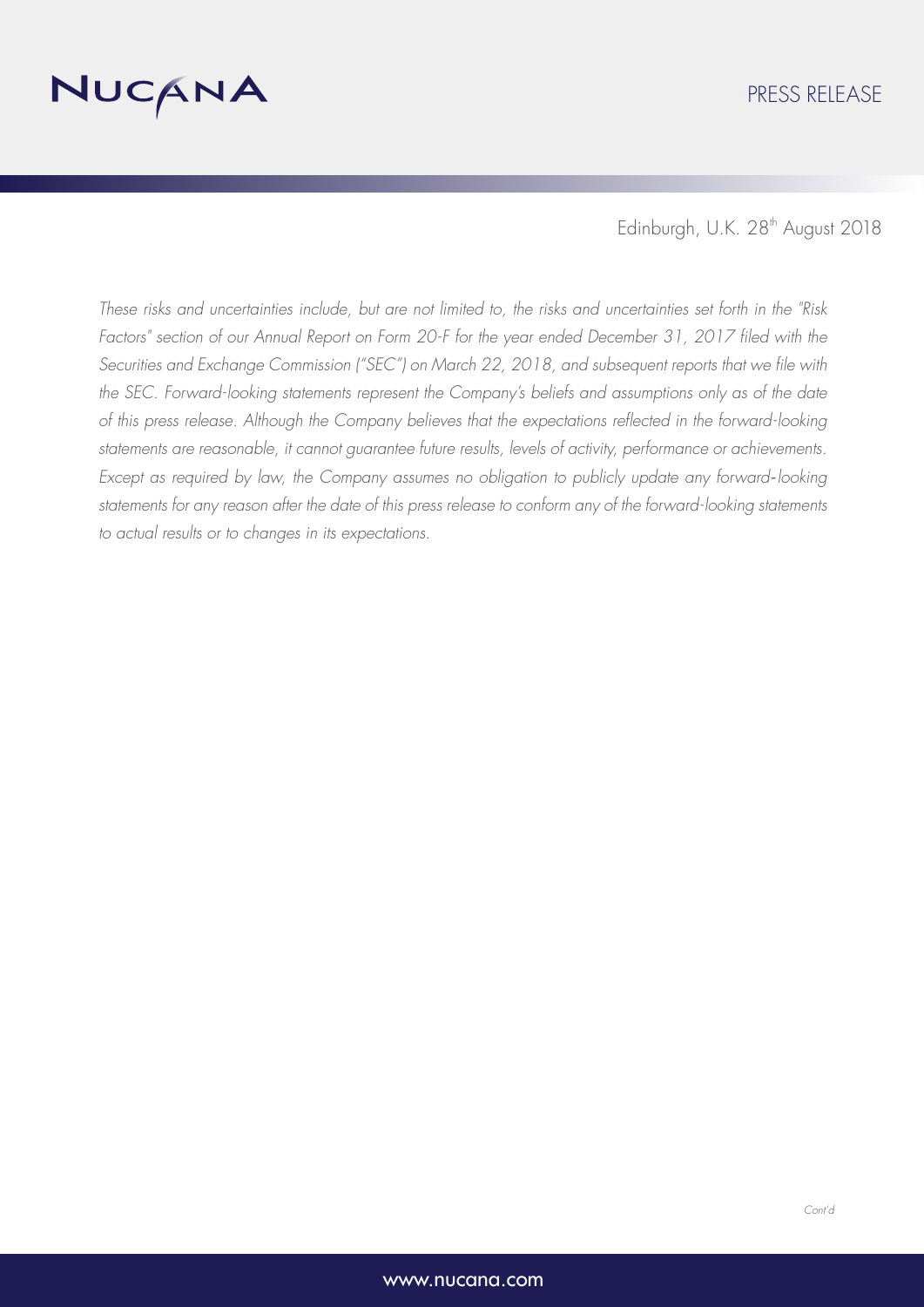

Unaudited Condensed Consolidated Statements of Operations

|                                          | For the three months ended<br>June 30, |          | For the six months ended<br>June 30, |          |
|------------------------------------------|----------------------------------------|----------|--------------------------------------|----------|
|                                          | 2018                                   | 2017     | 2018                                 | 2017     |
|                                          | (in thousands, except per share data)  |          |                                      |          |
|                                          | £                                      | £        | £                                    | £        |
| Research and development expenses        | (5, 158)                               | (2,077)  | (8, 863)                             | (3,689)  |
| Administrative expenses                  | (1,402)                                | (313)    | (2,642)                              | (637)    |
| Initial public offering related expenses |                                        | (1, 034) |                                      | (1,066)  |
| Net foreign exchange gains (losses)      | 3,607                                  | (113)    | 1,059                                | (161)    |
| Operating loss                           | (2,953)                                | (3, 537) | (10, 446)                            | (5, 553) |
| Finance income                           | 252                                    | 44       | 442                                  | 91       |
| Loss before tax                          | (2,701)                                | (3, 493) | (10,004)                             | (5,462)  |
| Income tax credit                        | 1,383                                  | 745      | 2,292                                | 1,077    |
| Loss for the period                      | (1, 318)                               | (2,748)  | (7, 712)                             | (4, 385) |
|                                          |                                        |          |                                      |          |
| Basic and diluted loss per share         | 10.041                                 |          | (0.24)                               | (0.18)   |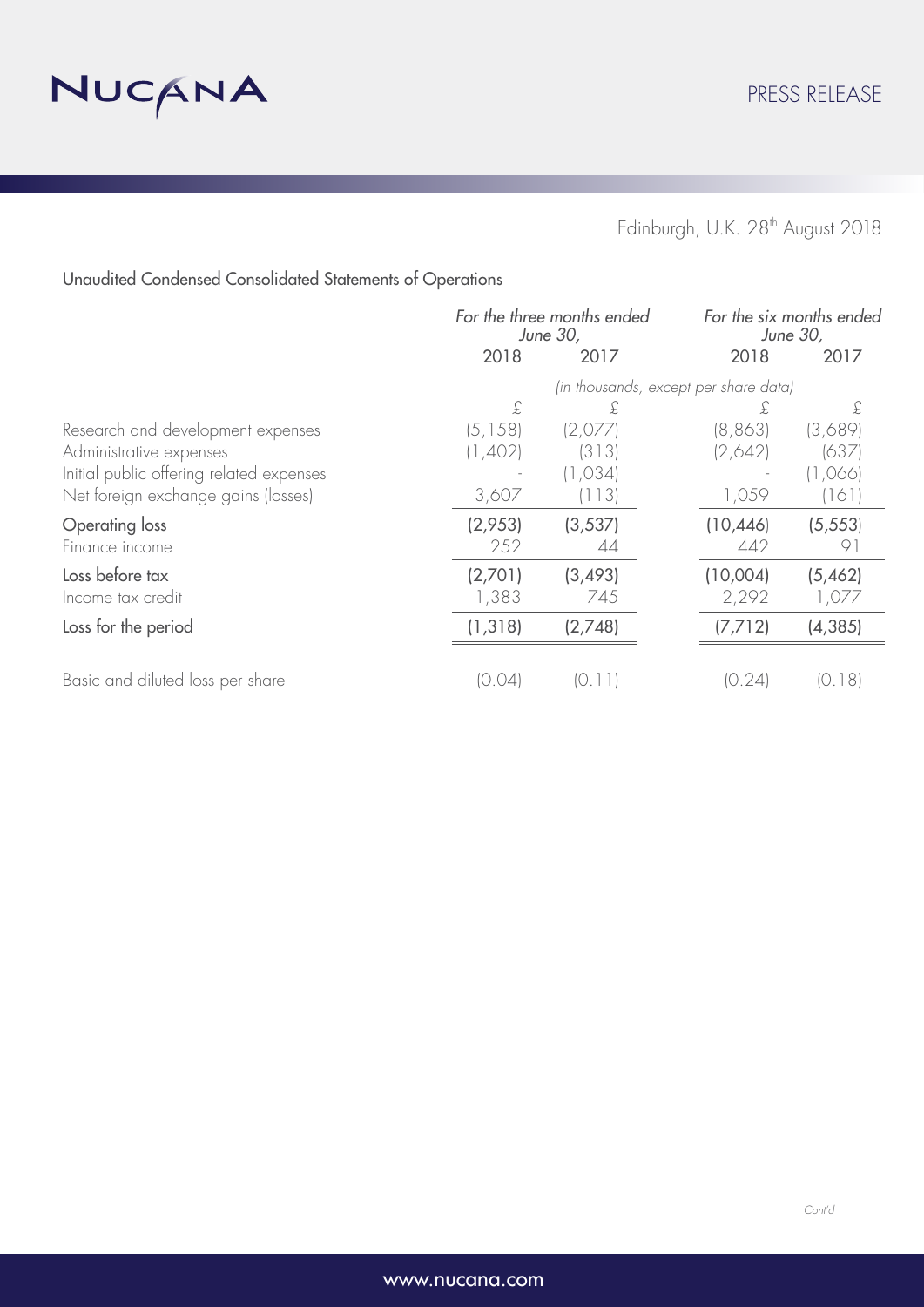

|                                                                                   | June 30,<br>2018 | December 31,<br>2017 |
|-----------------------------------------------------------------------------------|------------------|----------------------|
|                                                                                   |                  | (in thousands)       |
| <b>Assets</b>                                                                     | £                | £                    |
| Non-current assets                                                                |                  |                      |
| Intangible assets                                                                 | 2,485            | 1,938                |
| Property, plant and equipment                                                     | 495              | 358                  |
| Deferred tax asset                                                                | 32               | 81                   |
|                                                                                   | 3,012            | 2,377                |
| <b>Current assets</b>                                                             |                  |                      |
| Prepayments, accrued income and other receivables                                 | 1,737            | 3,050                |
| Current income tax receivable                                                     | 4,660            | 4,225                |
| Cash and cash equivalents                                                         | 81,469           | 86,703               |
|                                                                                   | 87,866           | 93,978               |
| <b>Total assets</b>                                                               | 90,878           | 96,355               |
| Equity and liabilities<br>Capital and reserves<br>Share capital and share premium | 80,508           | 80,508               |
| Other reserves                                                                    | 59,072           | 58,071               |
| Accumulated deficit                                                               | (52,871)         | (45, 159)            |
| Total equity attributable to equity holders of the Company                        | 86,709           | 93,420               |
| Non-current liabilities                                                           |                  |                      |
| Provisions                                                                        | 26               | 18                   |
| <b>Current liabilities</b>                                                        |                  |                      |
| Trade payables                                                                    | 2,123            | 1,120                |
| Payroll taxes and social security                                                 | 103              | 157                  |
| Accrued expenditure                                                               | 1,917            | 1,640                |
|                                                                                   | 4,143            | 2,917                |
| <b>Total liabilities</b>                                                          | 4,169            | 2,935                |
| Total equity and liabilities                                                      | 90,878           | 96,355               |

Unaudited Condensed Consolidated Statements of Financial Position

*Cont'd*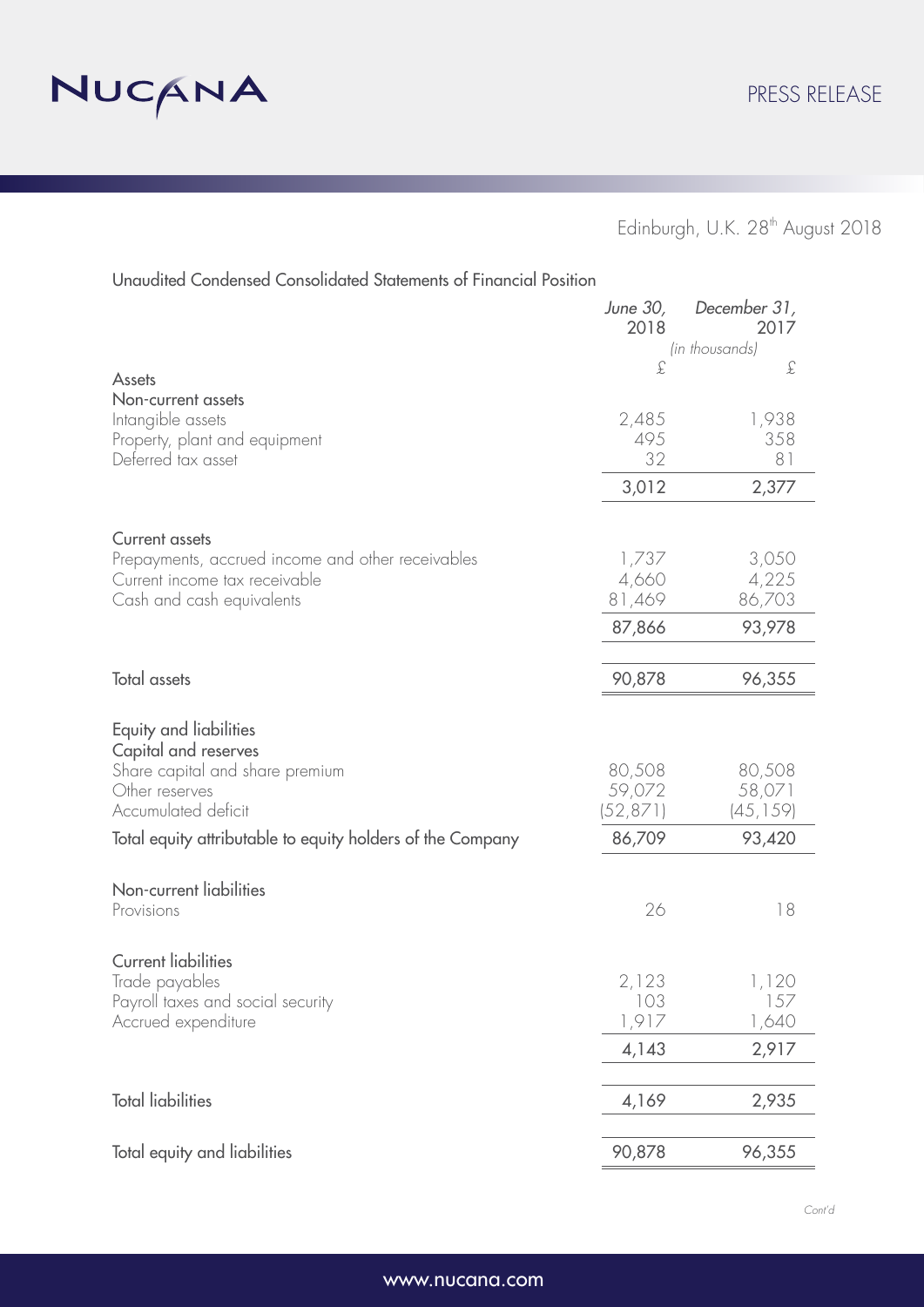

|                                                                                                  | For the six months ended<br>June 30, |             |  |
|--------------------------------------------------------------------------------------------------|--------------------------------------|-------------|--|
|                                                                                                  | 2018                                 | 2017        |  |
|                                                                                                  | (in thousands)                       |             |  |
| Cash flows from operating activities                                                             | £                                    | £           |  |
| Loss for the period                                                                              | (7, 712)                             | (4, 385)    |  |
| Adjustments for:                                                                                 |                                      |             |  |
| Income tax credit                                                                                | (2, 292)                             | (1,077)     |  |
| Amortization and depreciation                                                                    | 164                                  | 84          |  |
| Finance income                                                                                   | (442)<br>997                         | (91)<br>532 |  |
| Share-based payments<br>Initial public offering (IPO) related expenses                           |                                      | 1,066       |  |
| Net foreign exchange (gains) losses                                                              | (1, 112)                             | 142         |  |
|                                                                                                  |                                      |             |  |
| Movements in working capital:                                                                    | (10, 397)                            | (3,729)     |  |
| Decrease in prepayments, accrued income and other receivables                                    | 1,358                                | 609         |  |
| Increase (decrease) in trade payables                                                            | 1,003                                | (477)       |  |
| Increase (decrease) in payroll taxes, social security                                            |                                      |             |  |
| and accrued expenditure                                                                          | 231                                  | (230)       |  |
| Movements in working capital                                                                     | 2,592                                | (98)        |  |
| Cash used in operations                                                                          | (7,805)                              | (3,827)     |  |
| Net income tax credit received                                                                   | 1,906                                | 235         |  |
| Net cash used in operating activities                                                            | (5,899)                              | (3, 592)    |  |
| Cash flows from investing activities                                                             |                                      |             |  |
| Interest received                                                                                | 429                                  | 98          |  |
| Payments for property, plant and equipment                                                       | (200)                                | (5)         |  |
| Payments for intangible assets                                                                   | (648)                                | (492)       |  |
| Net cash used in investing activities                                                            | (419)                                | (399)       |  |
| Cash flows from financing activities<br>IPO related expenses included in statement of operations |                                      | (73)        |  |
| Net cash used in financing activities                                                            |                                      | (73)        |  |
| Net decrease in cash and cash equivalents                                                        | (6, 318)                             | (4,064)     |  |
| Cash and cash equivalents at beginning of period                                                 | 86,703                               | 19,990      |  |
| Foreign currency translation differences                                                         | 1,084                                | (8)         |  |
| Cash and cash equivalents at end of period                                                       | 81,469                               | 15,918      |  |

Unaudited Condensed Consolidated Statements of Cash Flows

*Cont'd*